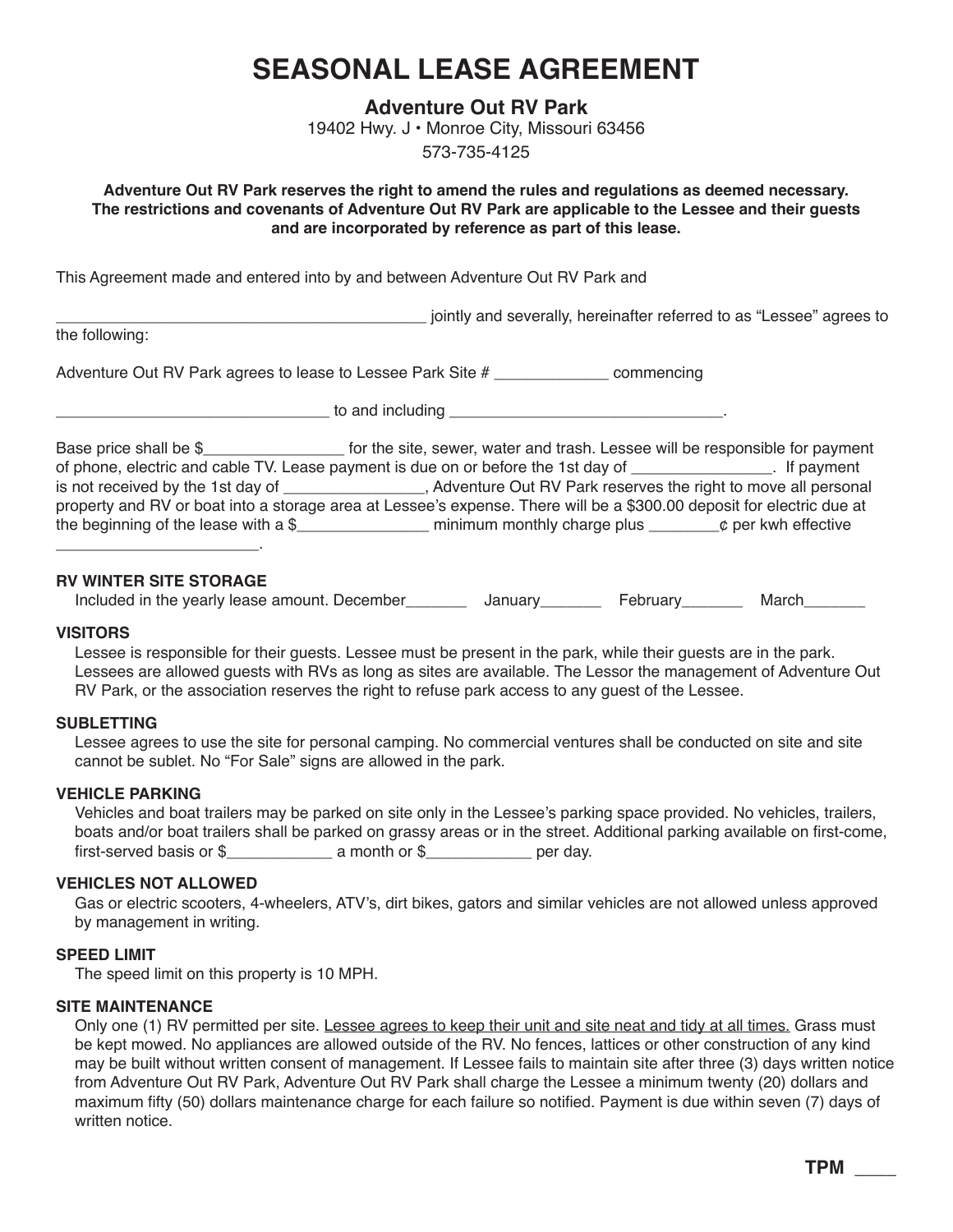## **STORAGE SHEDS**

All sheds must not exceed a maximum of one-hundred-eighty (180) square feet, and pre-approved by management. One (1) shed per site. (No metal sheds)

## **TENTS**

Tents may be set on occupied sites for a maximum of three (3) days and on Friday, Saturday and Sunday only. Tents may not be used for storage.

## **PROPANE TANKS**

No permanent propane tanks allowed. No propane tanks larger than 40 pounds allowed. All propane tanks must be rust free. All tanks must be in or on the RV. Propane tank on or in BBQ pit is okay.

#### **LANDSCAPING**

Any and all landscaping improvements made to said site by Lessee, including and without limitation to trees and bushes, becomes the property of Adventure Out RV Park. Protect the trees. Do not drive nails or other objects into trees. All landscaping must be approved in writing.

#### **PETS**

Limit of two (2) pets per site. Lessee agrees to keep pets on a leash, clean up after them and never leave them alone at a site where they may disturb neighbors. Dogs of an aggressive breed or temperament will not be allowed.

## **ADDITIONS**

All additions of any kind must be pre-approved by management. None shall be constructed as to be permanent. No metal should touch the concrete.

# **GOLF CARTS**

Golf carts must have liability insurance. Operators must be insured by insurance company to operate. All such golf carts must also meet the following criteria:

1) Must have site number plainly visible on golf cart at all times.

2) Must have headlights on front and reflectors on rear.

3) Must have a licensed driver accompanying any unlicensed operator at all times.

# **MINORS**

No minors (under the age of 18) may be on the property without a responsible parent or guardian. NO EXCEPTIONS!

#### **CHILDREN**

Minor children shall be restricted to site after 11 p.m.

# **CLOTHES LINE**

Clothes lines are NOT allowed in RV park.

# **FIREARMS / FIREWORKS**

Firearms and/or fireworks are NOT allowed in RV park.

#### **NEIGHBORS**

Please respect the privacy of others at all times. No loud or obnoxious behavior that violates the quite enjoyment of others or their property. No disturbing the peace in the park.

#### **GENERATORS**

Generators may NOT run while in the RV park.

#### **WORKING ON VEHICLES**

Mechanical work and oil changing is NOT permitted in RV park. Vehicles in the park must not leak oil, antifreeze, transmission fluid or anything toxic, etc. An \$85 per hour charge plus the cost of supplies will be charged to clean up any fluids left on the concrete.

#### **SEWER HOSES**

All sewer hoses must have elbows and tight fitting connections with no leaks.

#### **QUIET TIME**

Quiet time is from 11:00 p.m. until 7:00 a.m.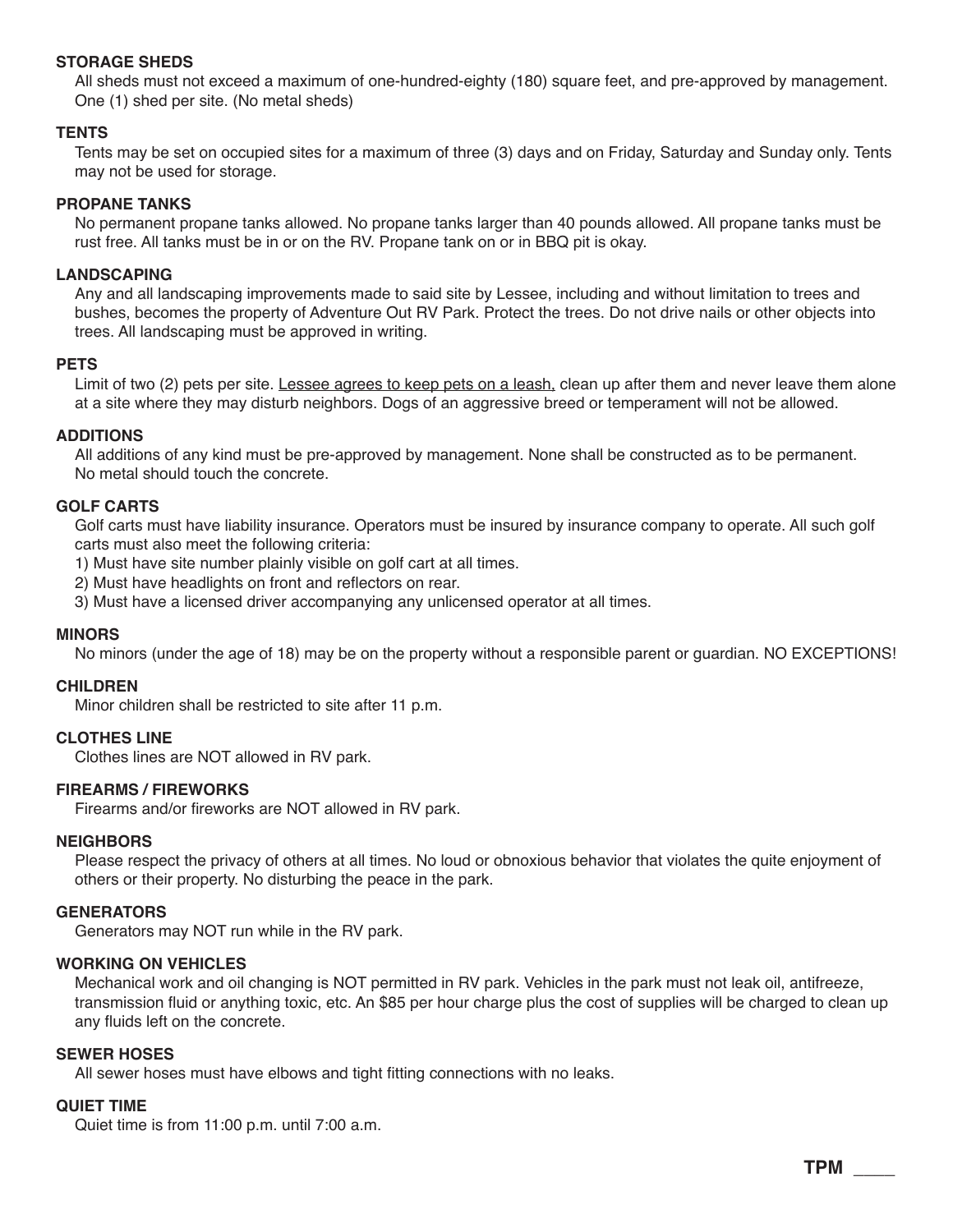#### **VEHICLE APPEARANCE**

It is the expressed right of Adventure Out RV Park and its management to refuse entry or to allow the ongoing presence of any vehicle, RV, boat, boat trailer, or trailer, which in the opinion of Adventure Out RV Park or its management has a detrimental effect on the quality and appearance of the park.

## **OPEN FIRES**

Fires are allowed as long as they are kept in an approved location and approved fire ring or fire pit. Do not put or burn trash or glass within a fire ring or pit. Ashes from fires and BBQ pits must be disposed of in a container once the fire is completely extinguished.

## **GARBAGE AND LITTER**

All trash and litter must be taken to the furnished dumpsters. No littering allowed – this includes cigarettes butts.

## **ELECTRICAL METERS / EQUIPMENT**

Tampering with electrical meters / equipment is considered trespassing. Violators will be prosecuted.

## **INSURANCE**

It is the obligation of the Lessee to maintain public liability, fire, wind and hazard insurances on their personal property situated upon a site, and for their acts or omissions causing damage or injury occurring while occupying said site in amounts acceptable to Adventure Out RV Park. Lessee shall provide evidence to Adventure Out RV Park that said insurance is in full force and effect.

## **LIABILITY**

Adventure Out RV Park is privately owned. The Lessee accepts camping privileges with the understanding that the Lessee does hereby release Adventure Out RV Park, its officers and employees of all liability for loss or damage to property and/or person(s) arising from the use of its facilities. The Lessee agrees to indemnify Adventure Out RV Park, its officers and employees against claims resulting from loss or damage to property or injury to the person or anyone occupying the site arising from the use of its camping facilities. Adventure Out RV Park is not responsible to the Lessee for lost or stolen property. Lessee agrees to notify visitors of RV park polices. Adventure Out RV Park shall not be liable for loss or damage to any property of Lessee or of others by interruption of electrical service, variations of voltage, plumbing related issues, by theft or otherwise. Adventure Out RV Park shall not be liable for any such damage caused by occupants on adjacent sites or damage caused by the operation and construction of any public works. Adventure Out RV Park shall not be liable for loss or damage caused by Lessee's use of a golf cart.

#### **EARLY CHECK-OUT**

If you choose to leave earlier than the check-out time or date, there will be no refunds. We lease by the day, month or year only.

#### **SPECIFIC ENFORCEMENT**

All provisions of this Declaration may be specifically enforced by any court of competent jurisdiction upon petition by any party entitled to enforce them herein provided. In the event that Lessor is required to enforce any provision of these terms and restrictions, the Lessee violating the terms of the agreement shall bear the costs of such enforcement, including a reasonable attorney fee. This park is not designed for full-time living and must not be used as such. Water hoses must not be hooked up to hydrant during freezing weather. This lease allows staying in the park for 14 days only per month. Anything over that is \$\_\_\_\_\_\_\_\_\_ per day. Monthly rates are \$\_\_\_\_\_\_\_\_\_\_\_ on gravel site and \$ on concrete site.

#### **FINES**

Fines for breaking the rules start at \$50 and go up from there.

# **EASEMENTS**

Easements at the rear of site must remain clear at all times.

# **DESIGN CRITERIA 2014**

Everything should be maintenance free. We would like land owners and renters to offer suggestions to anything they want installed on their lot. Everything should be drawn up and submitted for association approval. We reserve the right to approve or decline within 30 days or less.